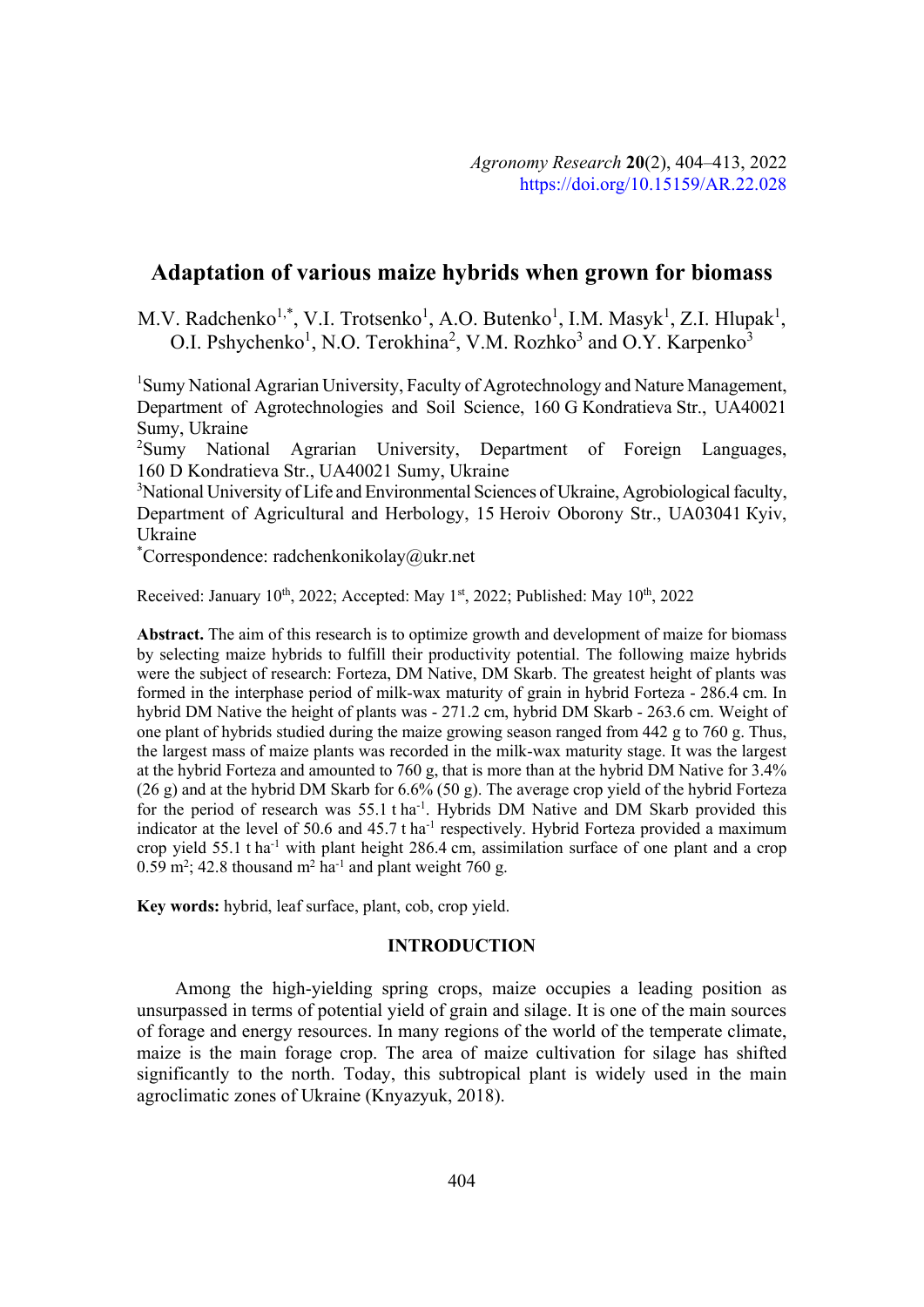Over the past few years, maize cultivation areas in Ukraine have grown several times and now amount to 4.3–4.7 million hectares. This is due to the comprehensive use of maize as forage, food and industrial crops (Palamarchuk, 2018). At the present stage, agricultural producers in Ukraine are faced with the task of significant increasing the productivity of maize for needs of the national economy. This problem can be solved by using highly productive hybrids, advanced energy-saving technologies, high-quality seeds, etc. are used (Bagan, 2015).

On the basis of many years of research, the scientific developments and practical experience in growing maize using intensive energy-saving technology have been generalized. Much attention has been paid to improving the basic elements of technology for growing maize used for grain, silage, green fodder, as well as for food purposes and promising directions for increasing maize production in Ukraine (Chandiposha & Chivende, 2014; Haddadi & Mohseni, 2016).

The increase in the area under maize became possible thanks to creation of new hybrids with a shorter maturity period. It made possible to increase the area under this crop in the northern regions. The fundamental direction of increasing the yield of maize is the introduction of intensive type hybrids of different maturite groups. Not all hybrids respond equally to specific agroecological and technological conditions of cultivation, therefore, their potential productivity is different. Highly productive hybrids take a large amount of nutrients from soil, consume a lot of water, so they require appropriate agricultural technology. If such conditions are not created, then a potentially more productive hybrid may yield its position in harvesting capacity to another less productive, but also less demanding hybrid (Lavrynenko et al., 2018; Butenko et al., 2019; Kadyrov & Kharitonov, 2019).

The continuous work of crop breeders on improving the architectonics of a maize plant focuses on the components that determine the formation of productivity and resistance to stress factors - the size and angle of inclination of the leaves, the architectonics of the root system and more. Maize genotypes vary in their response to the full range of possible temperatures by not always clear signs (Lynch, 2007; Kolisnyk et al., 2019). Therefore, we need a differentiated approach to the selection of hybrids of the corresponding group of maturity and purpose. To increase the level of realization of the yield potential of modern hybrids and protect crops from negative abiotic and biotic environmental factors, in addition to agrotechnical measures, the development of morphological and heterosis models and selection of hybrids on this basis with specific adaptability to agroecological factors is important (Troyer, 2014; Horváth et al., 2021).

First-grade maize silage should contain 40–50% of maizecobs in green mass and 25–35% of dry matter, which is provided during harvesting plants in wax maturity phase (Lipovy et al., 2003).

In the period of wax maturity, maize also has negative qualities relating to silage: the lower parts of maizestalks and cut cobs get coarse; only 15–18% of the grain reach physiological or technical maturity. At the same time, in full maturity of maize, the stalks turn yellow and coarse and contain practically no carotene. The yield of dry matter and its nutrition are reduced by 5–6% due to an increase in the amount of fiber and cobs.

Taking in consideration the above, the duration of the wax maturity phase of maize must be prolonged in order to have time to harvest the mass for silage. It is problematic to suspend or slow down the physiological processes that take place in a maize plant during the grain filling period. Therefore, to obtain the maximum productive yield of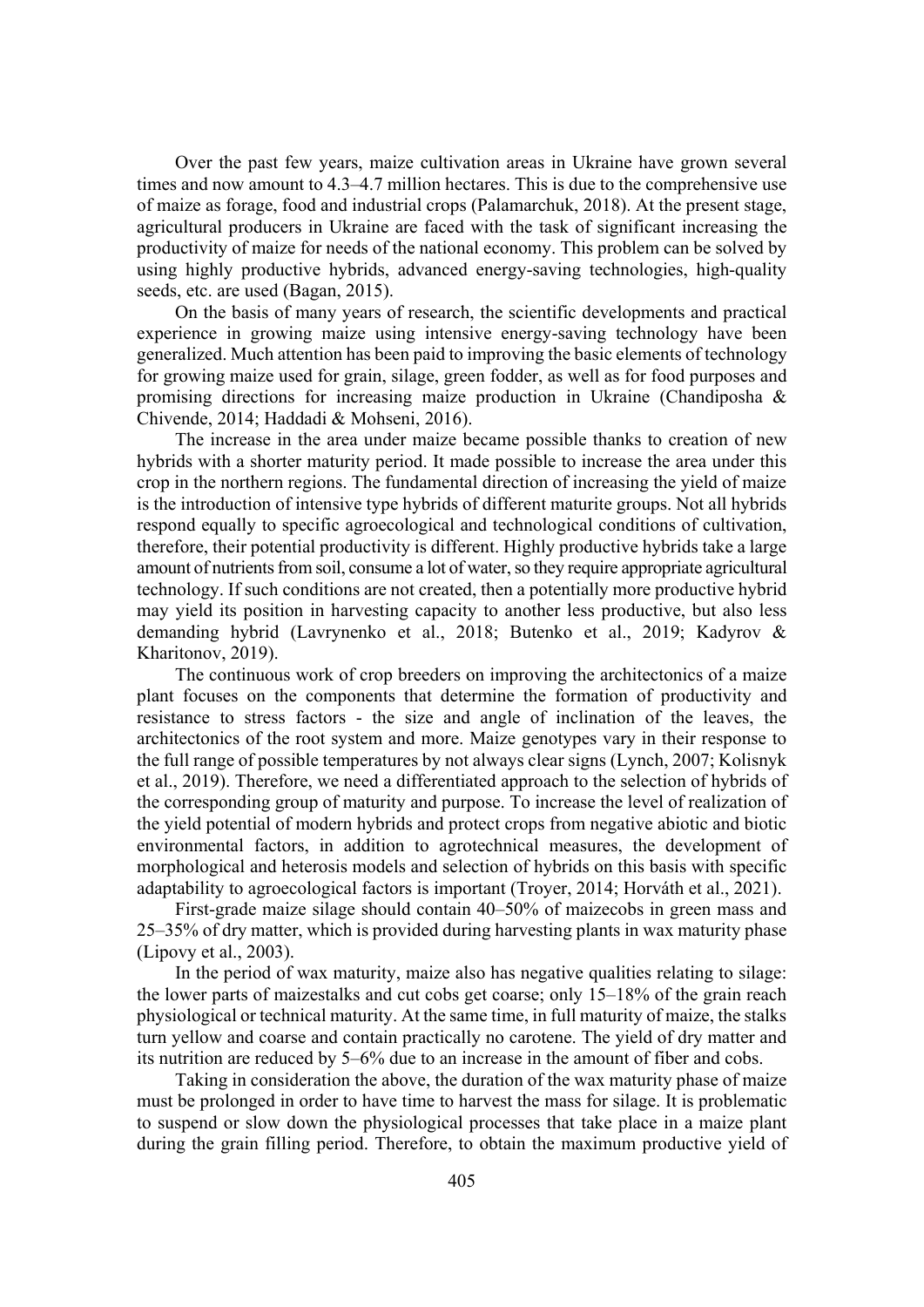maize in the wax maturity phase, it is necessary to extend the cropping period by sowing hybrids of different prematureness. This way it becomes possible to create an appropriate feed conveyor for harvesting silage with a total harvesting period of 20–30 days (Yamkova, 2014; Babkov & Zhelobkova, 2019).

To obtain high and stable maize yields in each farm, it is necessary to have a range of hybrids with a different type of reaction to the variability of environmental conditions, including the intensive type (to obtain maximum yields on a high agricultural background), medium plastic hybrids, which have a wide adaptive potential (to obtain relatively stable yields in fields with an unstable agricultural background), and highly stable (for a guaranteed yield under conditions of variable meteorological factors on poorly nutrient soils). The ability to economically and efficiently use life-giving factors is a property of highly adaptive genotypes (Kitayova et al., 2013).

For maize, it is important that the seeds are sown evenly both across the length and width of the row. The uniformity of their distribution creates favorable conditions for the emergence of even and proper sprouts, high evenness of plants in height and development, simultaneous maturation, the same density and quality of grain in the corncob (Sun et al., 2009; Weidong & Matthijs, 2009; Li et al., 2012).

Taking into account the above, it is necessary to analyze the seeding machinery and sowing units produced by the industry, with due regard for the technological properties of the machine, the agrobiological characteristics of the crop and soil and climatic conditions (Ipsilandis & Vafias, 2005; Farsiani et al., 2011; Saberi et al., 2012).

The purpose of research is to optimize the growth and development of silage maize by selecting maize hybrids to realize their productivity potential.

### **MATERIALS AND METHODS**

The researches for study of varietal features of maize for silage were conducted during 2017–2021 in the Educational, Scientific and Production Complex of Sumy National Agrarian University. The researches were conducted according to research methods of Dospehov (1985), Pidoprygora & Pysarenko (2003).

The following corn hybrids were the subject of the research: Forteza, DM Native, DM Skarb. The receding crop was winter wheat. Sowing was carried out after beginning of physical soil maturity at the temperature of  $10-12$  °C at the depth 10 cm by wide-row sowing with row spacing 70 cm and sowing rate 85 thousand of seeds per ha<sup>-1</sup>.

In modern agricultural industry, the main method of maize sowing is a single-grain one with 70 cm spacing, which ensures maximum productivity of machines with minimal labor, costs and energy expenditures during sowing and care of crops (Amanullah et al., 2009; Tang et al., 2013).

The sown area of the plot was  $50 \text{ m}^2$ . Variants of the research were placed in triplicate. The alternation of variants was consistent. Before sowing maize, mineral fertilizers were applied: nitroammophoska  $150 \text{ kg}$  ha<sup>-1</sup> and carbamide 200 kg ha<sup>-1</sup>. Nitroammophoska is a triple physiologically neutral fertilizer - concentrated, nitrogenphosphorus-potassium, granular with the content and ratio of mineral nutrients  $N:P:K = 16:16:16$ . Carbamide is a concentrated amide fertilizer. Mass fraction of nitrogen (N) is 46.2%. Form of fertilizer - granular.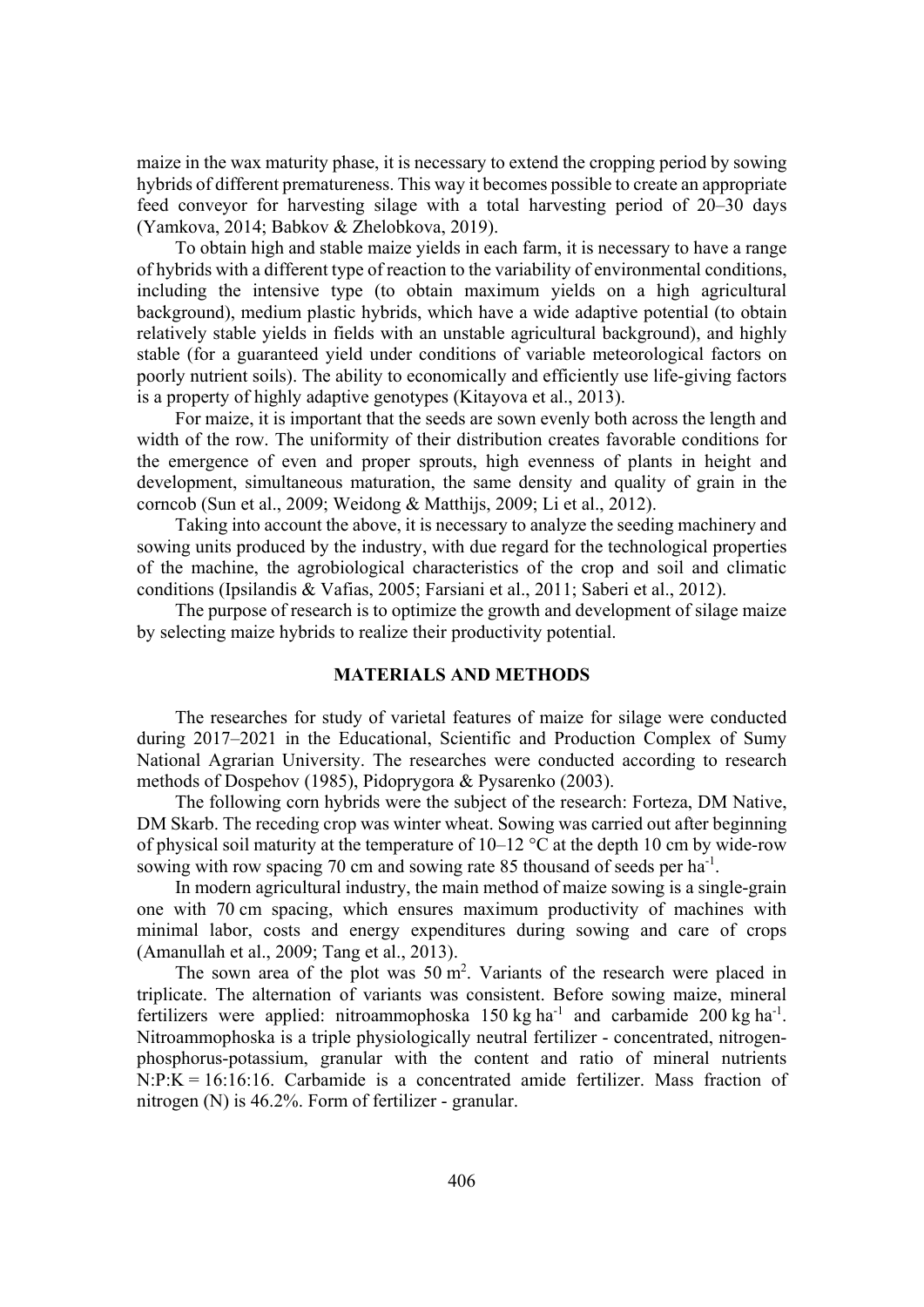During the phenological observations, the beginning of the developmental stage of maize plants was assumed when it was present in at least 10% of plants, and the complete developmental stage in 75%. The average height was determined from 25 plants in two non-adjacent rows of the plot by measuring with a rail from the ground to the longest of the upper leaves. To determine the growth of aboveground part of the plant, samples were taken from each plot of 20 plants and were weighed in laboratory in the raw state. The structure of crops (length and cob diameter, the number of rows and grains in a row, the number of grains from a cob) was determined by selected samples. The leaf area was determined by calculation. The calculation method is based on determining the area of a separate leaf by multiplying the length by the width and the verified coefficient, which for cereals with linear (oblong) leaf shape is 0.67. The yield of biomass maize was calculated by total harvesting and weighing from each plot. Processing and generalization of research results were carried out according to Dospehov (1985) using Microsoft Excel.

The soil of experimental field is a typical powerful heavy-loamy and medium humus black soil, which is characterized by the following indices: humus content in arable layer (according to I.V. Tiuryn) - 4.0%, reaction of soil solution is close to neutral (pH 6.5), the content of easily hydrolyzed nitrogen (according to I.V. Tiuryn) 9.0 mg, movable phosphorus and exchangeable potassium (according to Ph. Chyrikov), accordingly, 14 mg and 6.7 mg per 100 g of soil.

|      | Average daily air temperature, <sup>o</sup> C |                        | Amount of precipitation, mm |                        |
|------|-----------------------------------------------|------------------------|-----------------------------|------------------------|
| Year | annual air                                    | $\pm$ to the long-tern | for the reporting           | $\pm$ to the long-term |
|      | temperature, $^{\circ}C$                      | indicator, $(7.4 °C)$  | year, mm                    | norm, (593.0 mm)       |
| 2017 | 8.1                                           | $+0.7$                 | 449.0                       | $-144.0$               |
| 2018 | 9.4                                           | $+2.0$                 | 539.0                       | $-54.0$                |
| 2019 | 9.6                                           | $+2.2$                 | 409.0                       | $-184.0$               |
| 2020 | 10.2                                          | $+2.8$                 | 466.0                       | $-127.0$               |
| 2021 | 9.4                                           | $+2.0$                 | 453.0                       | $-140.0$               |

**Table 1.** Weather conditions of vegetative seasons for 2017–2021

Weather conditions in 2018 and 2020 are more favorable for formation of maximum yields. The climatic conditions of 2017, 2019 and 2021 are extreme for growing crops due to low precipitation and significant deviations in air temperature during the growing season.

## **RESULTS AND DISCUSSION**

To obtain high yields of quality products, it is important to timely obtain and maintain even and proper sprouts of optimal density. Maize requires increased moisture supply and adequate soil temperature for seed germination. Therefore, under adverse weather conditions, maize seeds have a longer germination period. This usually results in a significant decrease in field germination and crop productivity. Cold resistance is the ability of seeds to sprout at a positively low (threshold) temperature of  $6-8$  °C, and sprouts - actively photosynthesize at low temperatures. This trait is genetically determined and manifests at all levels of biological organization - cellular, population. High level of cold resistance ensures sprouts and development of young hybrid plants in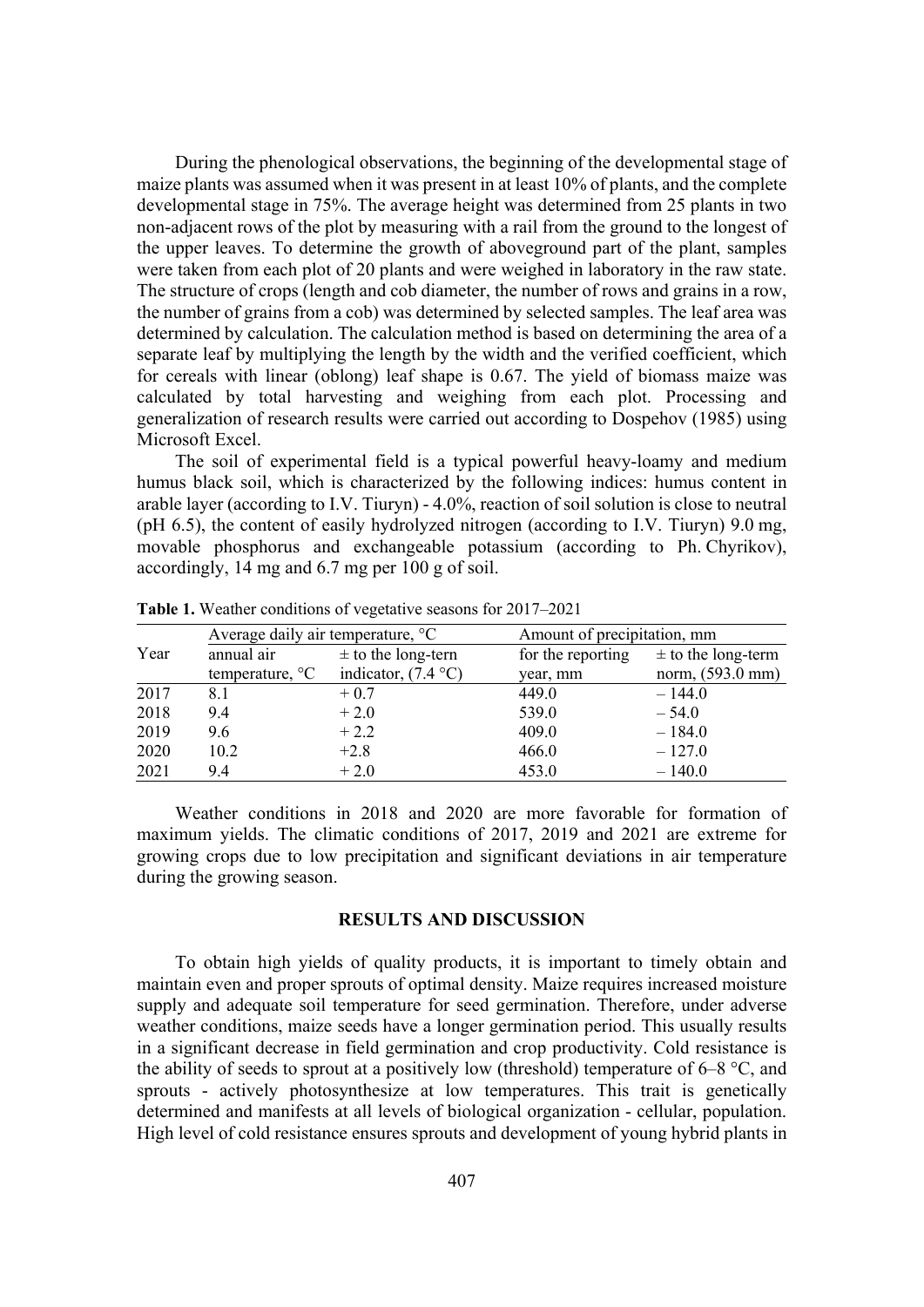early sowing of maize in overmoistened soil at a positively low temperature (Wijewardana et al., 2016).

The highest field germination of seeds was observed in Forteza hybrid - 92.3%, and the lowest in DM Skarb hybrid - 85.5%. Depending on the hybrid, a plant density on average ranged from 7.27 to 7.85 pcs  $m<sup>2</sup>$ . The highest index of a plant density was observed in Forteza hybrid - 7.85 pcs m<sup>2</sup> (Table 2).

| Cultivar<br>(hybrid) | Ground germination<br>capacity, % | Degree of plant density,<br>pcs $m2$ | Preservation of the plants during<br>the vegetation season |               |
|----------------------|-----------------------------------|--------------------------------------|------------------------------------------------------------|---------------|
|                      |                                   |                                      | pcs $m2$                                                   | $\frac{0}{0}$ |
| <b>DM</b> Native     | 89.6                              | 7.62                                 | 6.90                                                       | 90.6          |
| Forteza              | 92.3                              | 7.85                                 | 7.25                                                       | 92.4          |
| DM Skarb             | 85.5                              | 7.27                                 | 6.44                                                       | 88.6          |
| LSD <sub>05</sub>    | 0.99                              | 0.078                                | 0.12                                                       | 1.69          |

**Table 2.** Degree of maize density depending on the variety characteristics (average for 2017–2021)

The highest plant safety in Forteza hybrid was 7.25 pcs  $m<sup>2</sup>$  (92.4%), the lowest in DM Skarb hybrid - 6.44 pcs m<sup>2</sup> (88.6%).

Morphometric indicators and their ratios become important for development of the optimal morphotype of maize hybrid plants (Cherchel et al, 2014).

Maize plants, like other non-perennial crops, have their limited height, that is, at the time of maturation, they stop their linear growth in any combination of agrotechnical and meteorological conditions. Fluctuations of daily gain of plants in height in the interstage periods and in general during the vegetation season can aid in determination of the influence of various factors on the productional processes of plants (Mazur et al, 2018).

Hybrids have been found to significantly affect the linear growth of maize. At the beginning of the development stage of maize (7–8 leaves), the highest plant height was observed in the hybrid Forteza - 77.3 cm, in DM Native hybrid this indicator was 72.0 cm, and in DM Skarb hybrid - 69.1 cm.

The obtained experimental data indicate that the increase in the linear height of plants occurs before the ear emergence phase, and their maximum value was observed in the interstage period of milky-wax maturity of the grain. The greatest height of plants was formed in the interphase period of milk-wax maturity of grain in hybrid Forteza -

286.4 cm. In hybrid DM Native the height of plants was - 271.2 cm, hybrid DM Skarb - 263.6 cm (Table 3).

Physical and physiological processes that transform solar energy into organic matter in the atmosphere leaf - plant - agrocenosis system have an important influence on quantitative and qualitative indicators of crop yielding capacity formation. The intensity of this process depends greatly

**Table 3.** Dynamics of maize plant height depending on the variety characteristics (average for 2017–2021), cm

| Cultivar          | Phenological phases |           |          |  |  |
|-------------------|---------------------|-----------|----------|--|--|
|                   | $7 - 8$             | Ear       | Milk-wax |  |  |
| (hybrid)          | leaves              | emergence | maturity |  |  |
| <b>DM</b> Native  | 72.0                | 198.5     | 271.2    |  |  |
| Forteza           | 77.3                | 208.3     | 286.4    |  |  |
| DM Skarb          | 69.1                | 188.0     | 263.6    |  |  |
| LSD <sub>05</sub> | 2.09                | 4.18      | 3.81     |  |  |

on the characteristics and spectral composition of sunshine, energy balance between energy absorbed and costs of photosynthesis, transpiration, thermal and moisture circulation, the availability of nutrients and readily available moisture, etc. To optimize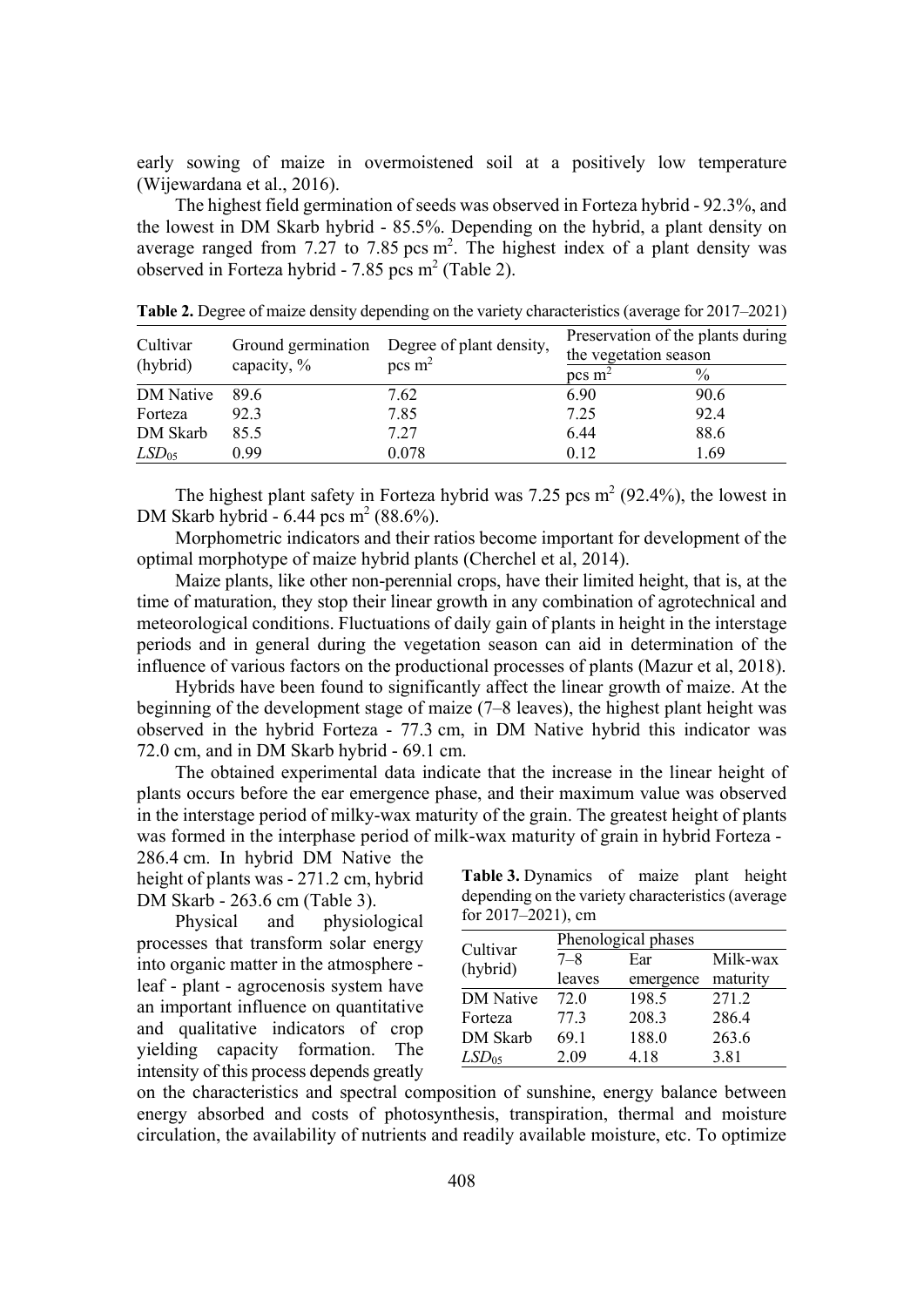production processes and form the maximum possible maize yield, the size of a plant leaf apparatus is important that accumulates solar radiation during photosynthesis and provides the creation of organic matter (Andriyenko, 2003).

Thanks to the type C4 photosynthesis, which leads to rapid accumulation of organic matter in plants, maize has the highest dry matter yield per 1 ha of crop area (Ruile et al., 2015).

The researches allowed to investigate the response of maize plants to varietal characteristics by determining their indicators of photosynthetic activity. The area of leaf surface of the sowing is quite variable and depends both on weather conditions during the years of research and on the factors studied (Table 4).

**Table 4.** Dynamics of leaf area growth depending on the variety characteristics (average for 2017–2021)

|                   | Leaf-area duration, $m2$ |                       |        |                       |        |                       |  |
|-------------------|--------------------------|-----------------------|--------|-----------------------|--------|-----------------------|--|
| Cultivar          | 7–8 leaves               |                       |        | Ear emergence         |        | Milk-wax maturity     |  |
| (hybrid)          | on the                   | thousand              | on the | thousand              | on the | thousand              |  |
|                   | plant                    | $m2$ ha <sup>-1</sup> | plant  | $m2$ ha <sup>-1</sup> | plant  | $m2$ ha <sup>-1</sup> |  |
| DM Native         | 0.038                    | 2.6                   | 0.51   | 35.2                  | 0.54   | 37.3                  |  |
| Forteza           | 0.045                    | 3.1                   | 0.55   | 39.8                  | 0.59   | 42.8                  |  |
| DM Skarb          | 0.039                    | 2.5                   | 0.48   | 31.0                  | 0.50   | 32.2                  |  |
| LSD <sub>05</sub> | 0.0026                   |                       | 0.031  | ۰                     | 0.030  |                       |  |

At the beginning of vegetation season (7–8 leaves), on average over the years of research, the area of the leaf apparatus fluctuated within 2.5–3.1 thousand  $m^2$  ha<sup>-1</sup> in all plots. In the ear emergence phase, the largest area of the assimilation area of one plant and the crop was in Forteza hybrid (0.55 m<sup>2</sup>; 39.8 thousand m<sup>2</sup> ha<sup>-1</sup>), slightly smaller - in DM Native hybrid (0.51 m<sup>2</sup>; 35.2 thousand m<sup>2</sup> ha<sup>-1</sup>), in the variant with DM Skarb hybrid - 0.48 m<sup>2</sup>; 31.0 thousand m<sup>2</sup> ha<sup>-1</sup>, accordingly. In the milky-waxy maturity phase, the largest area of the assimilation area of one plant and the crop was in Forteza hybrid  $(0.59 \text{ m}^2; 42.8 \text{ thousand m}^2 \text{ ha}^{-1})$ , slightly smaller - in DM Native hybrid  $(0.54 \text{ m}^2;$ 37.3 thousand m<sup>2</sup> ha<sup>-1</sup>), in DM Skarb hybrid - 0.50 m<sup>2</sup>; 32.2 thousand m<sup>2</sup> ha<sup>-1</sup>, accordingly.

Analyzing the data in Table 5, it is fair to say that the weight of one plant in the hybrids studied during the maize growing period ranged between 442 and 760 g. Thus, the largest mass of maize plants was recorded in the milk-wax maturity phase. In Forteza hybrid, it was the largest and amounted to 760 g. In the DM Native hybrid - 734 g, DM Skarb hybrid 710 g. An important characteristic of the

**Table 5.** Influence of variety characteristics on the weight of one maize plant (average for 2017–2021), g

| Cultivar          | Phenological phases |                   |          |  |
|-------------------|---------------------|-------------------|----------|--|
| (hybrid)          | $7 - 8$             | Ear               | Milk-wax |  |
|                   | leaves              | emergence mturity |          |  |
| <b>DM</b> Native  | 447.0               | 653.0             | 734.0    |  |
| Forteza           | 471.0               | 686.0             | 760.0    |  |
| DM Skarb          | 442.0               | 641.0             | 710.0    |  |
| LSD <sub>05</sub> | 4.90                | 8.63              | 14.31    |  |

productivity of maize hybrid plants is the biometric characteristics of maizecobs such as number of rows, number of grains in the row, number of grains per corncob, length and diameter of the cob. Providing maize plants with favorable conditions for growth and development led to an increase in the biometric indicators of maizecobs.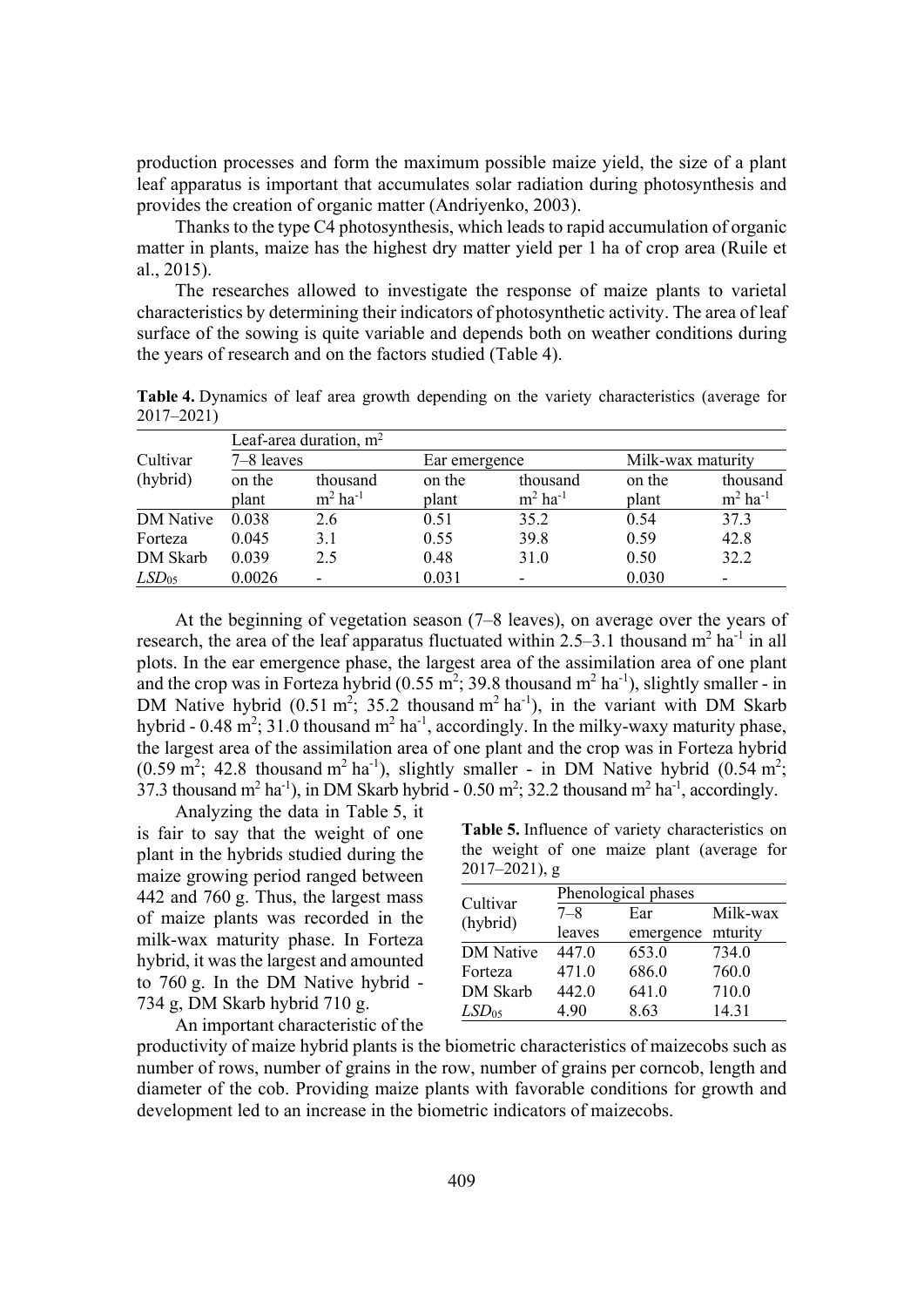The highest values of maizecob length and diameter were obtained using Forteza hybrid and were 16.2 cm and 4.5 cm, respectively (Table 6).

The number of rows in the maizecob and the grains in the row tend to increase depending on the variety characteristics. Thus, according to the variants of the

experiment, the number of rows ranged between 14.0 and 16.0 pieces. The number of grains in the row ranged between 31.4 and 34.2 pcs  $(LSD_{05} = 0.55)$ . The researches have shown that the impact of different maize hybrids on the number of rows and the number of grains in a row was insignificant The highest of those indicators were

**Table 6.** Maizecob biometrics depending on the variety characteristics (average for 2017–2021)

| Cultivar          |      | Length, Diameter, | No. of No. of |              |
|-------------------|------|-------------------|---------------|--------------|
| (hybrid)          |      | cm                | rows,         | grains in    |
|                   | cm   |                   | pcs           | the row, pcs |
| DM Native 15.7    |      | 4.1               | 16.0          | 33.5         |
| Forteza           | 16.2 | 4.5               | 16.0          | 34.2         |
| DM Skarb 14.7     |      | 3.9               | 14.0          | 31.4         |
| LSD <sub>05</sub> | 0.56 | 0.26              | 2.30          | 0.55         |

observed on the plots with Forteza hybrid - 16.0, 34.2 pcs, accordingly. The lowest of those indicators were observed on the plots with DM Skarb hybrid - 14.0, 31.4 pcs, accordingly.

The obtained data indicate that the maximum number of grains from one maizecob have been obtained in the variants with Forteza hybrid - 540.4 pcs. (Fig. 1).

So, the hybrids increased the values on average from 34.5 to 85.1 pcs. of grains from one maizecob or by 6.4–15.7%  $(LSD<sub>05</sub> = 19.5).$ 

The main indicators of the productivity of crops are their yield, which in terms of production characterizes the amount of the produce. The ultimate goal of maize cultivation for biomass is to get the highest yield with high quality. The crop formation and the accumulation of its economic value is an important result of complex biochemical and physiological processes. The plant best reveals its potential under optimal environmental conditions, which depend on specific soil and climatic conditions of the year and varietal specificity.

For modern cultivation of stable crops of maize such biological properties of modern hybrids as



**Figure 1.** Number of grains from one maizecob depending on the variety characteristics (average for 2017–2021), pcs.



**Figure 2.** Maize biomass yield depending on the variety characteristics (average for 2017-2021) t ha<sup>-1</sup>.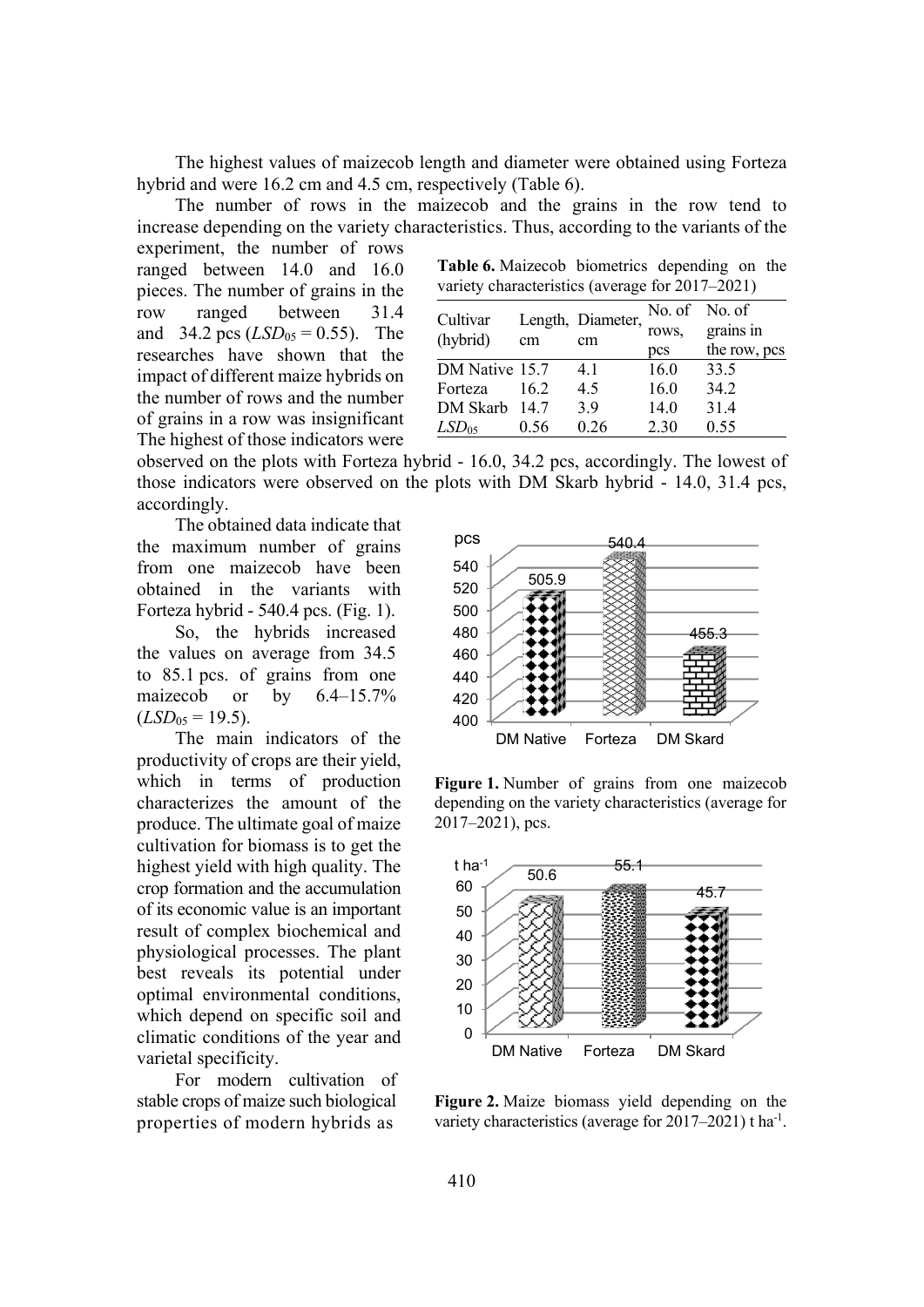plasticity and stability acquire great importance and characterize the adaptive properties of the organism, reveal the dynamics of changes in the genotype response to variations in environmental conditions, allow for their functions to stay relatively constant (Taran et al., 2018; Hlisnikovský et al., 2020). The data obtained by us, which characterize the magnitude of maize biomass, fully confirm the above point (Fig. 2).

The graph data indicate that the yield of hybrids of different maturity averaged between  $45.7$  and  $55.1$  t ha<sup>-1</sup> ( $LSD<sub>05</sub> = 3.85$ ). The maximum yield, on average, during the researches period was formed by Forteza hybrid of 55.1 t ha<sup>-1</sup>. DM Native and DM Skarb hybrids provided 50.6 and 45.7 t ha<sup>-1</sup>, accordingly, for that indicator (Fig. 2).

### **CONCLUSIONS**

The obtained experimental data of researches testify that the best indicators of productivity of maize for biomass are received at sowing of the hybrid Forteza. This hybrid provided the maximum height of a plant - 286.4 cm with assimilation surface of one plant and sowing 0.59 m<sup>2</sup>; 42.8 thousand m<sup>2</sup> ha<sup>-1</sup> and plant weight 760 g. The number of rows in a cob is 16.0 pcs and of grains in a row is 34.2 pcs. The average crop yield of the hybrid Forteza for the period of research was 55.1 t ha<sup>-1</sup>. Hybrids DM Native and DM Skarb provided this indicator at the level of 50.6 and 45.7 t ha<sup>-1</sup> respectively.

# **REFERENCES**

- Amanullah, Riaz A., Khattak & Shad K. Khalil. 2009. Plant Density and Nitrogen Effects on Maize Phenology and Grain Yield. *Journal of Plant Nutrition* 32(2), 246–260. https://doi:org/10.1080/01904160802592714
- Andriyenko, A.L. 2003. Photosynthetic activity and productivity of new hybrids of corn depending on the density of plants standing. *Bulletin of the Institute of Grain Farming of UAAN* **20**, 36–38 (in Ukrainian).
- Babkov, A.V. & Zhelobkova, M.V. 2019. Research of agrotechnologicall characteristics of grain of certain corn hybrids. *Scientific Works* 82(2), 106–115 (in Ukrainian). https://doi.org/10.15673/swonaft.v82i2.1274
- Bagan, A.V. 2015. Formation of productivity and quality of grain of corn hybrid depending on predecessor. *Bulletin of Poltava State Agrarian Academy* 4, 32–35 (in Ukrainian). https://doi.org/10.31210/visnyk2015.04.07
- Butenko, A.O., Sobko, M.G., Ilchenko, V.O., Radchenko, M.V., Hlupak, Z.I., Danylchenko, L.M. & Tykhonova, O.M. 2019. Agrobiological and ecological bases of productivity increase and genetic potential implementation of new buckwheat cultivars in the conditions of the Northeastern Forest-Steppe of Ukraine. *Ukrainian Journal of Ecology* 9(1), 162–168. https://www.ujecology.com/articles/agrobiological-and-ecological-bases-of-productivityincrease-and-genetic-potential-implementation-of-new-buckwheat-culti.pdf
- Chandiposha, M. & Chivende, F. 2014. Effect of ethephon and planting density on lodged plant percentage and crop yield in maize (Zea mays L.). *African Journal of Plant Science* 8(2), 113–117. https://doi: org/10.5897/ajps2013.1135
- Cherchel, V.Yu., Marochko, V.A. & Tagantsova, M.M. 2014. Index validation for ratio of maize hybrids upper ear attachment to plant height thereof (Zea mays L.). *Plant Varieties Studying* and Protection 2(23), 40–44. https://doi.org/10.21498/2518-1017.2(23).2014.56127
- Dospehov, B.A. 1985. *Methods of field experience*. Kolos, Moscow, 351 pp.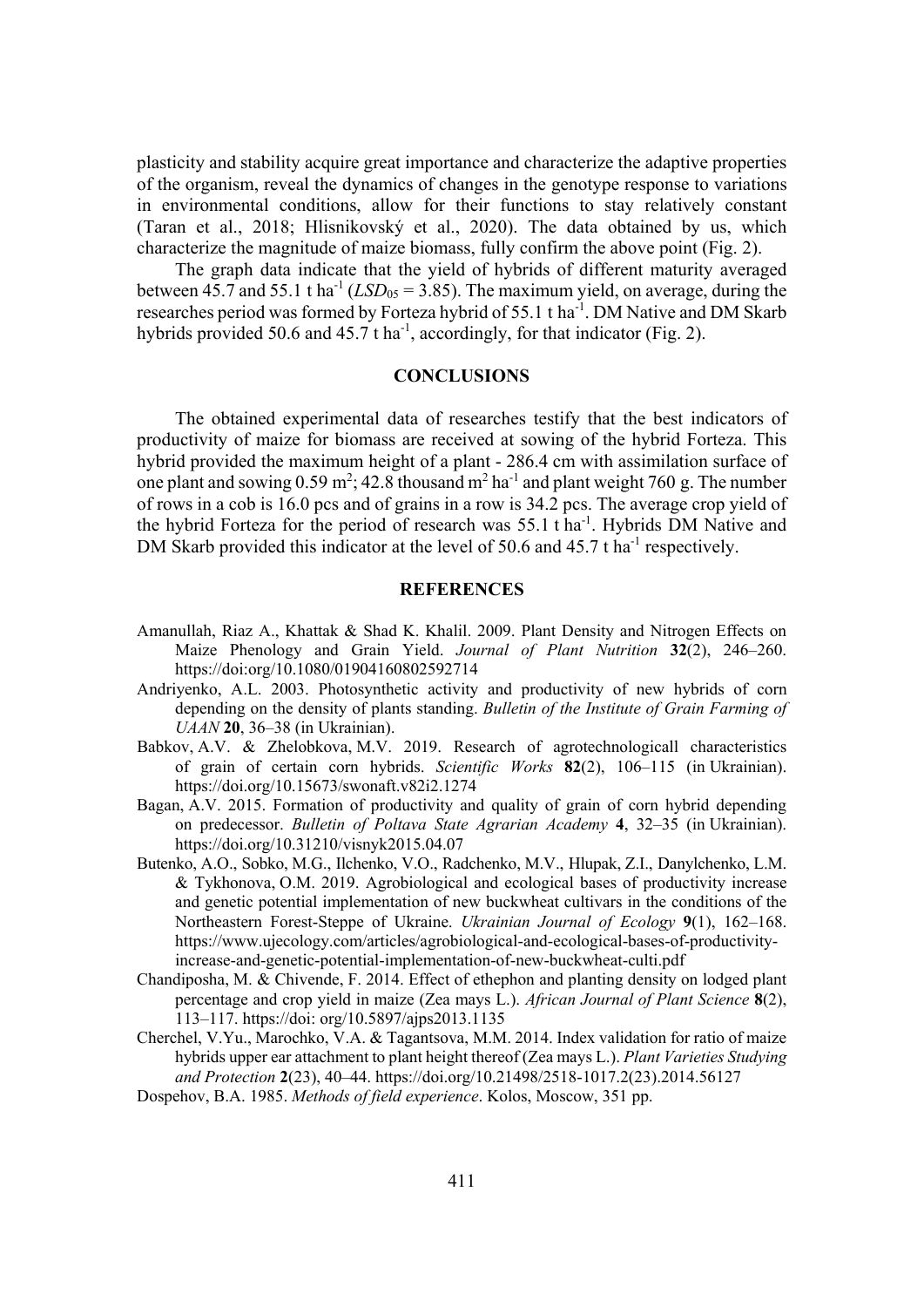- Farsiani, A., Ghobadi, M. & Jalali-Honarmand, S. 2011. The effect of water deficit and sowing date on yield components and seed sugar contents of sweet corn (Zea mays L.). *African Journal of Agricultural Research* 6(26), 5769–5774. https://doi:org/10.5897/ajar11.1242
- Haddadi, M.H. & Mohseni, M. 2016. Plant Density Effect on Silage Yield of Maize Cultivars. *Journal of Agricultural Science* 8(4), 186–191. https://doi.org/10.5539/jas.v8n4p186
- Horváth, É., Gombos, B. & Széles, A. 2021. Evaluation phenology, yield and quality of maize genotypes in drought stress and non-stress environments. *Agronomy Research* **19**(2), 408–422. https://doi.org/10.15159/AR.21.073
- Hlisnikovský, L., Barlog, P., Kunzová, E., Vach, M. & Menšík, L. 2020. Biomass yield of silage maize, fertilizers efficiency, and soil properties under different soil-climate conditions and fertilizer treatments. *Agronomy Research* **18**(1), 88–99. https://doi.org/10.15159/AR.20.017
- Ipsilandis, C.G. & Vafias, B.N. 2005. Plant Density Effects on Grain Yield per Plant in Maize: Breeding Implications. *Asian Journal of Plant Sciences* 4(1), 31–39. https://doi:org/10.3923/ajps.2005.31.39
- Kadyrov, S. & Kharitonov, M. 2019. Productivity of corn hybrids in relation to the seeding rate. *Agronomy Research* **17**(1), 123–132. https://doi.org/10.15159/AR.19.013
- Kitayova, S.S., Ponurenko, S.G., Chernobai, L.M. & Derkach, I.B. 2013. Rate of moisturelossing of maize grain during maturation for hybrids which belong to different maturity groups. *Plant Breeding and Seed Production* 104, 66–74 (in Ukrainian). https://doi: org / 10.30835 / 2413-7510.2013.42021
- Knyazyuk, O.V. 2018. *Agroecological features and techniques of corn cultivation technology*: *monograph*. Nilan LTD, Vinnytsia, 114 pp.
- Kolisnyk, O.M., Kolisnyk, O.O., Vatamaniuk, O.V., Butenko, A.O., Onychko, V.I., Onychko, T.O., Dubovyk, V.I., Radchenko, M.V., Ihnatieva, O.L. & Cherkasova, T.A. 2019. Analysis of strategies for combining productivity with disease and pest resistance in the genotype of base breeding lines of maize in the system of diallel crosses. *Modern Phytomorphology* 14, 49–55. https://doi.org/10.5281/zenodo.190112
- Lavrynenko, Y.O., Marchenko, T.Y. & Zabara, P.P. 2018. Breeding properties and their role in stabilization of corn grain production in Ukraine. *Irrigated agriculture* 72, 91–100 (in Ukrainian). https://doi.org/10.32848/0135-2369.2019.72.21
- Li, Chun-Qi, Wang, Ting-Liang, Cheng, Xiang-Wen, Cao, Ruo-Yao, Li, Yun, Lu, Peng & Li, Chao-Hai. 2012. Effects of Plant Density on Anatomical Structure of Ear Leaf in Summer Maize. *Acta Agronomica Sinica* 37(11), 2099–2105. https://doi:org/10.3724/sp.j.1006.2011.02099
- Lipovy, V.G., Lechman, P.V. & Rozbitska, N.V. 2003. Corn of different groups of ripeness in the silage conveyor of the central forest-steppe of Ukraine. *Feed and feed production* 50, 22–24 (in Ukrainian).
- Lynch, J.P. 2007. Roots of the second green revolution. *Australian Journal of Botany* 55(5), 493–512. https://doi:org/10.1071/bt06118
- Mazur, V.A., Tsyganska, O.I. & Shevchenko, N.V. 2018. The height of maize plants depending on technological methods of cultivation. *Agriculture and forestry* 8, 5–13 (in Ukrainian).
- Palamarchuk, V.D. 2018. Influence of the covering depth and the seed fr action on the content of starch in corn grain and bioethanol output. *Bulletin of Poltava State Agrarian Academy* 2, 55–65 (in Ukrainian). https://doi: 10.31210
- Pidoprygora, V.S. & Pisarenko, P.V. 2003. *Workshop on the basics of scientific research in agronomy*. InterGrafika, Poltava, 138 pp.
- Ruile, S., Schmitz, S. Mönch-Tegeder, M. & Oechsner, H. 2015. Degradation efficiency of agricultural biogas plants – a full-scale study. *Bioresource Technology* **178**, 341–349. https://doi: 10.1016/j.bior-tech.2014.10.053